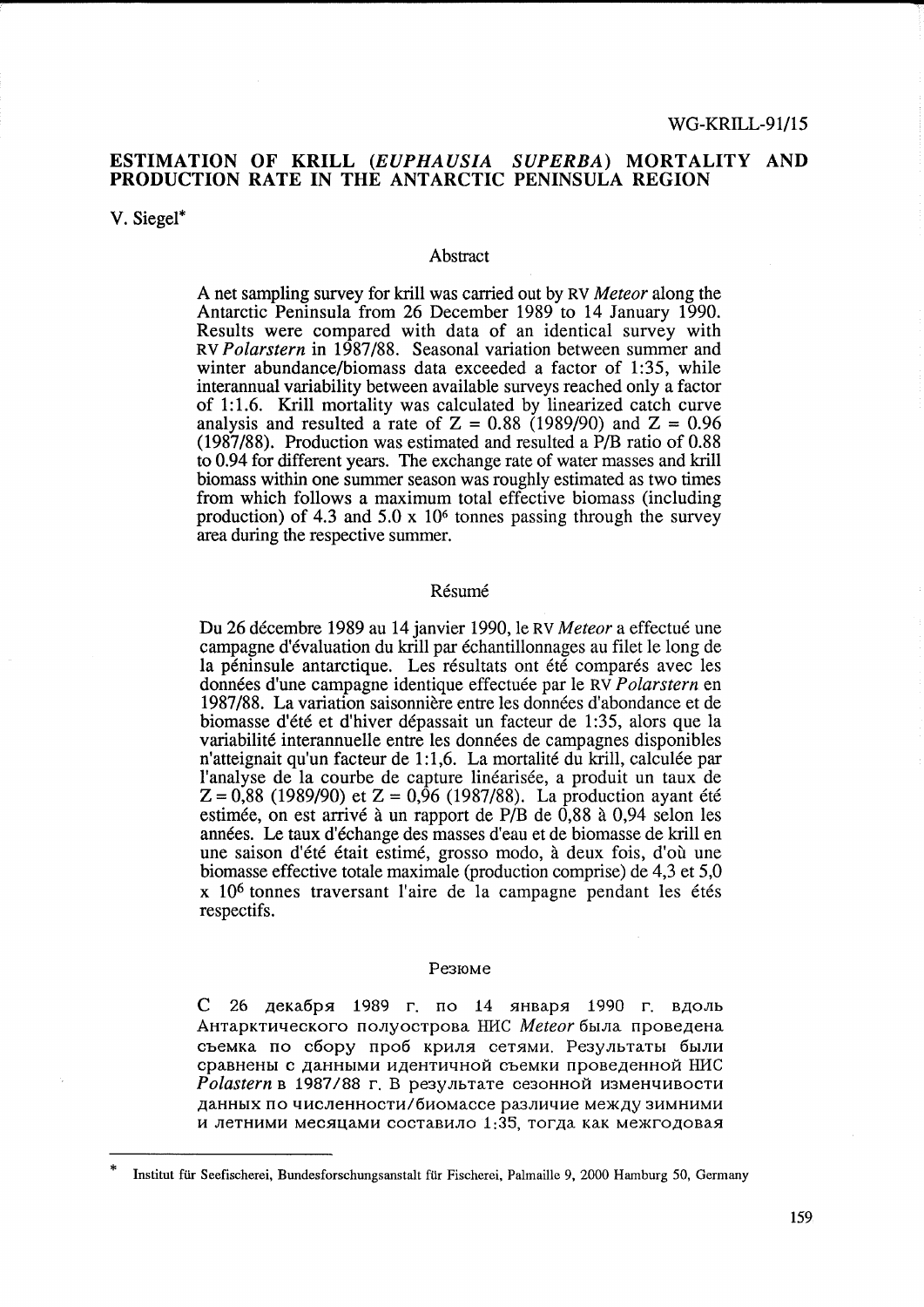изменчивость между имеющимися съемками достигла лишь фактора 1:1,6. Смертность криля была подсчитана при помощи анализа линеаризированной кривой улова. Были получены следующие результаты: коэффициент  $Z = 0.88$ (1989/90)  $\mu$  Z = 0,96 (1987/88). Оценка продуктивности составила отношение  $P/B$  от 0,88 до 0,94 в разные годы. Коэффициент обмена масс воды и биомассы криля в течение одного лета был приблизительно равен 2, из чего следует, что в течении изученных летних сезонов, мигрирующая через данный участок максимальная общая фактическая биомасса (включая продуктивность) составит 4,3 и 5,0 х  $10^6$ TOHH.

#### Resumen

El buque de investigación *Meteor* llevó a cabo una prospección con redes a 10 largo de la peninsula Antartica del 26 de diciembre de 1989 al 14 de enero de 1990. Se contrastaron los resultados con los datos obtenidos de una prospeccion identic a hecha con el BI *Polarstern* en 1987/88. La variacion estacional de los datos de abundancia y biomasa entre el verano y el invierno sobrepasó un factor de 1:35, mientras que la variación interanual de las prospecciones disponibles sólo alcanzó un factor de 1:1.6. La mortalidad del krill fue calculada mediante un análisis lineal de la curva de capturas y dio un índice de  $Z = 0.88$ (1989/90) y Z = 0.96 (1987/88). El rendimiento estimado dio una razón P/B de 0.88 a 0.94 para distintos años. El índice de intercambio de las masas de agua y biomasa de krill dentro de una temporada estival se calculó, a *grosso modo*, en dos veces, de lo que se deduce una biomasa total efectiva máxima (incluida producción) de 4.3 y 5.0 x 10<sup>6</sup> toneladas que pasaron por el área prospectada durante los veranos respectivos.

## 1. INTRODUCTION

During recent years research on Antarctic krill has led to a deeper understanding of the species life cycle and a more refined knowledge on distribution patterns and the variability with time. First attempts had been carried out to estimate population dynamic parameters as there are age, growth, mortality and production. A comprehensive review of the present state of knowledge was undertaken by Miller and Hampton (1989) who documented the progress since the report by Everson (1977). On the other hand this review also elucidated the problems of diverting published results which are often derived from different methodological approaches.

For a long time krill was thought to live only for two or three years and spawn only once during the life-cycle. Studies on 're-maturation' and 're-juvenation', however, led to the conclusion of a multiple spawning during a longer life span. Meanwhile a longevity of five to seven years (6 to 8 age groups) is accepted in principal (Ettershank, 1984 and 1985; Siegel, 1986 and 1987; Rosenberg *et al.,* 1986; Hosie *et al.,* 1988) which changed the basis for the calculation of basic population dynamic parameters.

Since the establishment of a commercial krill fishery there is an increasing need for reasonable estimates on age, growth, mortality and productivity. The present study intends to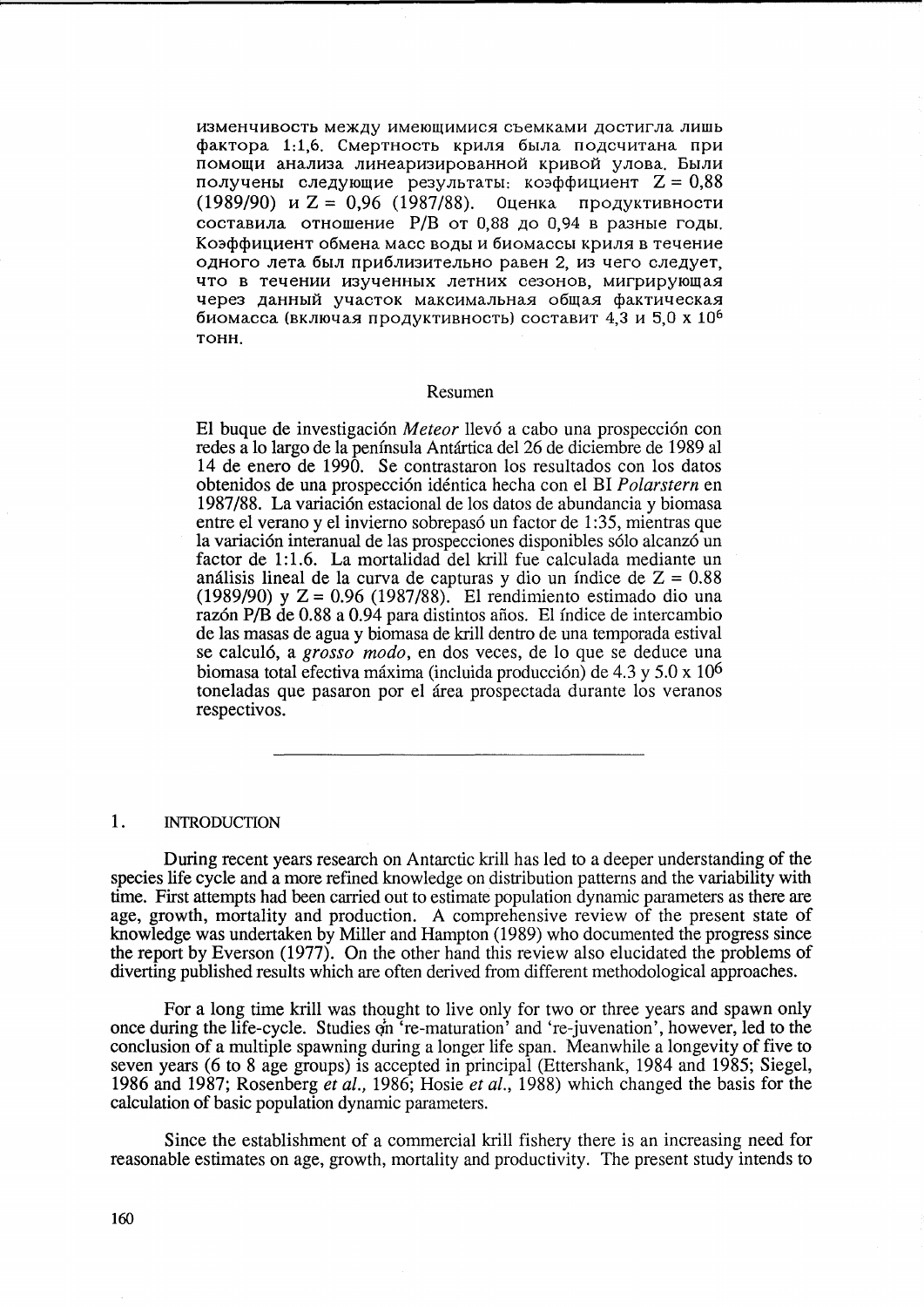support data from a survey covering the area of the krill distribution range from juvenile to adult stages. A representative sample of all age groups can be expected which overcomes A representative sample of all age groups can be expected which overcomes shortcomings of earlier locally restricted investigations. Determination of mortality as well as productivity will support more reliable results than it would be possible from an unknown, smaller part of the population with an unknown age structure.

# 2. MATERIAL AND METHODS

A net sampling survey for krill was conducted by RV *Meteor* during 26 December 1989 and 14 January 1990. The survey area was located along the Antarctic Peninsula between Elephant Island in the northeast and Adelaide Island in the southwest. The station grid was based on the extended BIOMASS-SIBEX grid, which was already surveyed during previous years, March 1984/85, winter 1986, and November/December 1987/88.

A total of 88 stations were sampled (Figure 1) by a multiple RMT 8 net with a mesh size of 4.5 mm (Roe and Shale, 1979). Flow-meter data, net angle, fishing depth and temperature were monitored continuously and the data stored on a personal computer (Dimmler and Klindt, 1990). Filtered water volumes were calculated from the net parameters applying formulas given by Rose and Shale (1979) and Pommeranz *et al. (1982).* 

Plankton samples were preserved in 4% buffered formalin seawater solution. Krill was always sorted completely from the entire sample. Total length (AT) was measured from the anterior margin of the eye to the tip of the telson to the nearest millimetre below. All measurements were carried out by a single observer to avoid methodologically biased differences in length frequency data (Watkins *et al.,1985).* A total of 12 933 krill specimens were measured and their developmental stages determined.

Statistical analyses were carried out using the CSS statistical computer package. Age groups were derived from length frequency data by application of the distribution mixture analysis presented in detail by MacDonald and Pitcher (1979). The MIX computer program was run in an interactive session to estimate, by stepwise optimization, certain variables of single components of the distribution mixture (means, standard deviations and proportions) as well as the chi-square goodness of fit test.

# 3. RESULTS

The survey covered an area of approximately 93 800 n miles<sup>2</sup>. Abundance values were integrated for the 200 m depth zone.

# 3.1 Stock Composition

The composition of the krill stock and its spatial distribution pattern was investigated applying a cluster analysis to compare similarity between stations. A similarity matrix was computed based on the relative frequency of each krill length class as station parameters as described by Siegel (1986 and 1988). Results of this analysis were plotted as a dendrogram. A similarity level of 70% led to four geographical coherent clusters which were interpreted to be biologically meaningful.

Since number of stations and the abundance of krill were different in these clusters, a simple unweighted mean length frequency distribution calculated from the above relative distribution would bias the absolute abundance and the composition of the overall length composition. Therefore krill density strata were established in each cluster. The stratified mean (Saville, 1977) was then determined for each cluster separately and multiplied by the size of the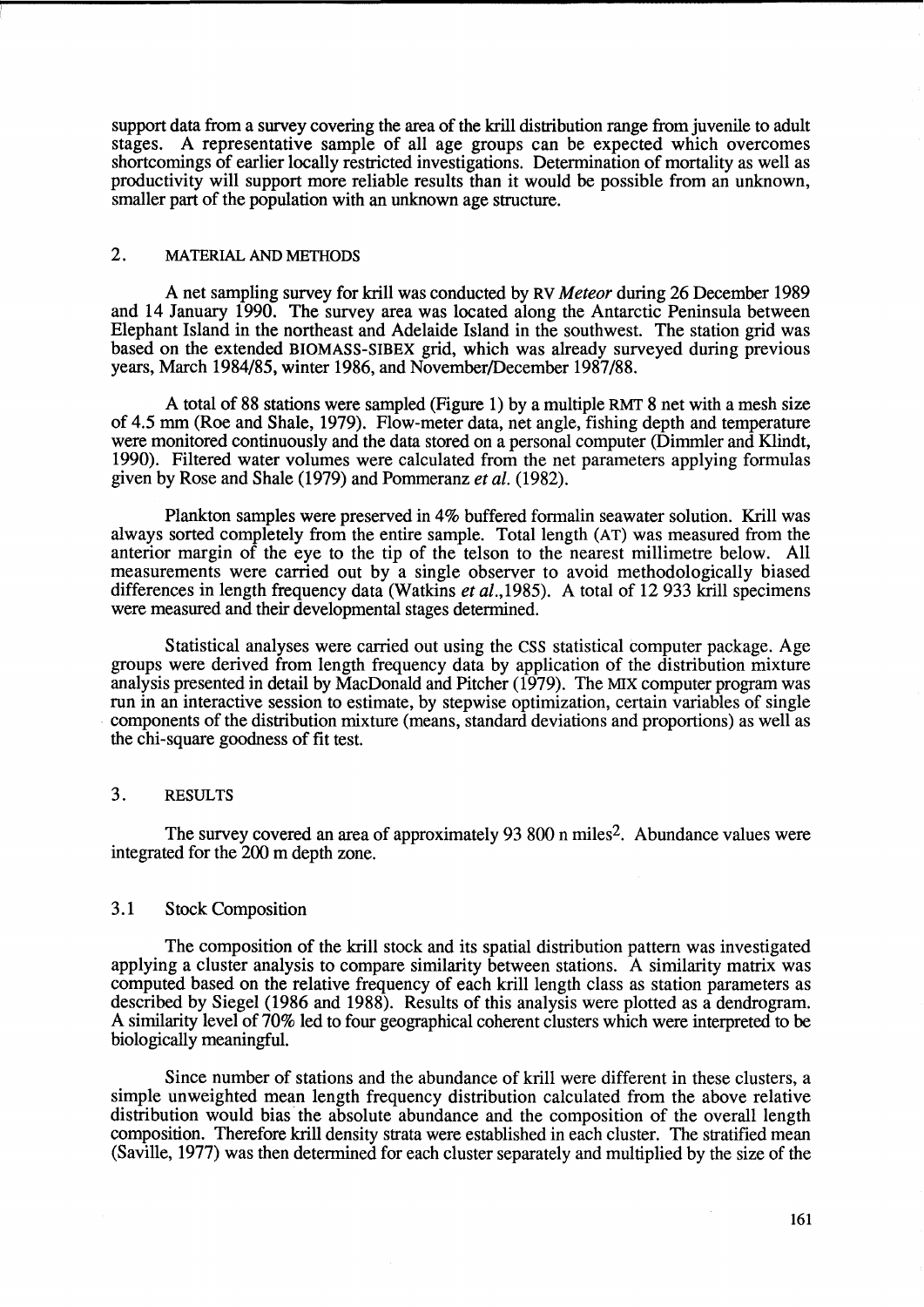respective cluster. The sum of all four clusters finally led to the absolute abundance of size classes within the entire survey area.

The overall length frequency distribution is shown in absolute numbers in Figure 2 for the summer cruise 1989/90. The scarcity of juvenile krill of 23 to 30 mm became quite obvious, while 30 to 44 mm medium sized subadults represented the bulk of the krill stock. Largest adult specimens were 61 mm in size, which is generally the maximum length reached by this species.

The above described procedure was also undertaken for other surveys from different years to detect the degree of interannual variation in krill abundance. The occurrence of different cluster and their related length frequency distributions during various cruises had been published earlier (Siegel, 1988 and 1989). Data and results are summarized in Table 1.

In summer 1989/90 the total amount of krill reached 2 700 x 109 individuals in the survey area (Figure 3). Abundance was higher during the post-spawning season 1984/85 with 3 795 x 109 krill and highest in early summer pre-spawning season 1987/88 with more than 4400 x 109 krill. During winter 1986 the stock was at its lowest level with 124 x 10<sup>9</sup> individuals. Juvenile krill was scarce in 1984/85 and 1989/90, indicating poor 1+ age groups. Subadult stages observed in lower numbers during the 1987/88 season indicating a missing of a middle aged class (see below).

# 3.2 Biomass

Krill biomass was mapped as  $g/m^2$  and contoured and size of biomass density strata were measured. The stratified mean and variance were determined for the area within the krill distribution range using the method described by Saville (1977). Data from earlier surveys were reanalysed in the same manner, because in some cases the area of zero catches beyond the distribution range - but inside the survey area were included for the calculation of the overall stratified mean. This reduces the value of the stratified mean and would not give a real impression on the variability of biomass density within the distribution limits of the species. Results of all estimations are given in Table 2.

During summer the total estimated biomass ranged from about 1 million tonnes to more than 1. 6 million tonnes regarding the fact that the size of the survey area slightly differed from year to year.

## 3.3 Population Dynamic Parameters

## 3.3.1 Age Composition

The estimation of population dynamic parameters require a representative sample of the stock. It is important, therefore, to know that during summer krill distribution has its furthest northern extent into oceanic waters along the Peninsula. During this time the stock presents a complete set of developmental stages/age groups (Siegel, 1988). The survey grid considers the distribution pattern and included shelf as well as oceanic waters and covers most of the krill distribution range or even extended beyond this range. The overall length frequency distribution given in Figure 2 was computed by the stratified means and the size of the cluster subareas and thus is representative for the krill stock in the Peninsula area. The data of this length frequency distribution were used to analyse the age class composition and the strength of age classes in the stock. The separation of normal distributions from a distribution mixture was conducted by applying the method described in detail by MacDonald and Pitcher (1979). The basic assumption on normal distribution of size classes for krill age groups had been discussed and analysed by Siegel (1986).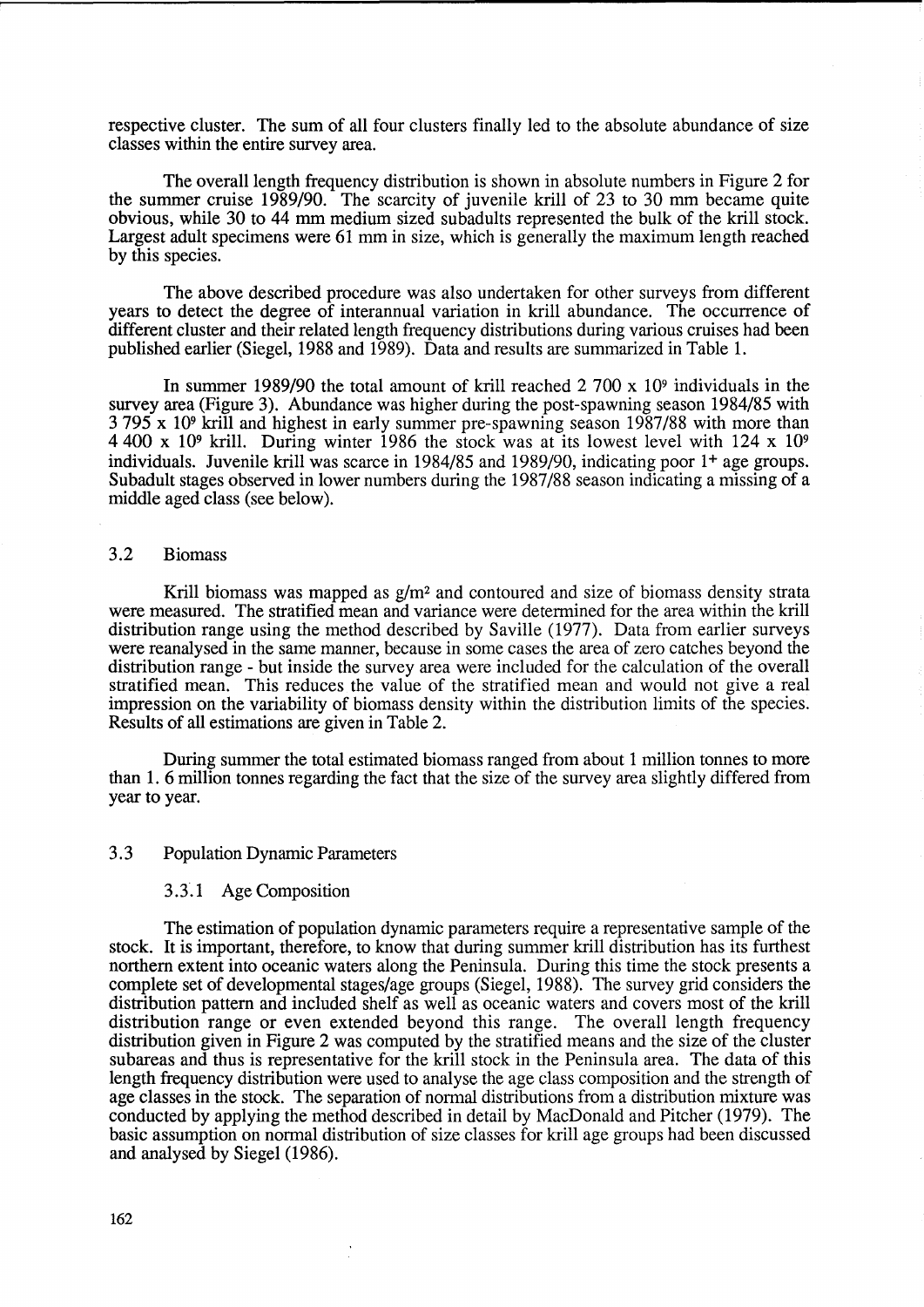The results with best goodness of fit of observed and expected values for the least number of components are summarized in Table 3 (chi-squared  $= 11.1$ , df  $= 25$ , P  $= 0.992$ ). At least five age groups could be distinguished from the distribution mixture. Since age class 0 was only present as recently spawned eggs or hatched nauplii, the smallest group of 26.5 mm size can be regarded as age class  $1^+$ . The largest group of  $55.4$  mm mean size represented only a small number (3.3%) of individuals and a high degree of overlapping occurred with the preceding group. Since it was not possible to split this group into further components, the largest group is defined as  $\geq 5^{+}$ , because this group might include more than one undetected age class - although these would be very rare ones and strongly overlapping in size.

The total number of krill in the survey area (Table 1) and the calculated proportions of the components (Table 3) were used to estimate the number of krill for each of the age classes. The same procedure was undertaken for the data of the 1987/88 summer cruise, which also resulted at least five components. Results on the abundance of each age group are given in Table 4.

In both seasons 1987/88 as well as 1989/90 age group 1<sup>+</sup> was scarce and represented only 1.5% and 2.3% of the krill stock, respectively (Table 4). Age class 2+ was by far the most abundant group (75.8%) in 1989/90 and showed even higher proportions (78.4%) in summer 1987/88. The results of 1989/90 further showed a steady decline in number of krill for the older age classes. From Table 3, however, it is obvious that in 1987/88 the age group 3+ with a mean length of 44.7 mm contributed only 4.4% to the stock size which was much less than the proportion of the older 4+ age group (11.3%).

## 3.3.2 Mortality

Since data of consecutive years were not available, the static model was taken as an alternative way. This involves examining the age structure of the stock at one period in time. Working with these 'pseudo-cohort' data we can apply the linearized catch curve equation with constant time intervals (Sparre *et al., 1989)* 

$$
\ln\,C_{(t1\ ,\ t2)}=g\text{ - }Zt
$$

Figure 4 shows the linearized catch curve analysis for the particular years 1987/88 and 1989/90. As appears from the figure data points from the age group 1+ and 3+ (in 1987/88) show a sufficiently large deviation from the straight line to justify the exclusion from the regression analysis (Sparre *et al.,* 1989). The reason is that these age groups can be suspected to be extremely poor year classes most probably due to a failure of spawning in preceding years.

From the 1987/88 age group composition a total mortality of  $Z = 0.96$  ( $r = -0.999$ ) was calculated, which corresponds with a survival rate of 38 % from one year to the next. The 1989/90 data resulted a slightly lower mortality of  $Z = 0.88$  (survival rate 41%) and a slightly lower correlation coefficient  $(r = -0.969)$ , because the abundance of the age groups varied more and data points deviate more from the theoretical straight line than in 1987/88.

# 3.3.3 Production

For this analysis production was defined as the sum of growth increments (weight increase of all individuals during a one year period) of all post-larval age groups. The annual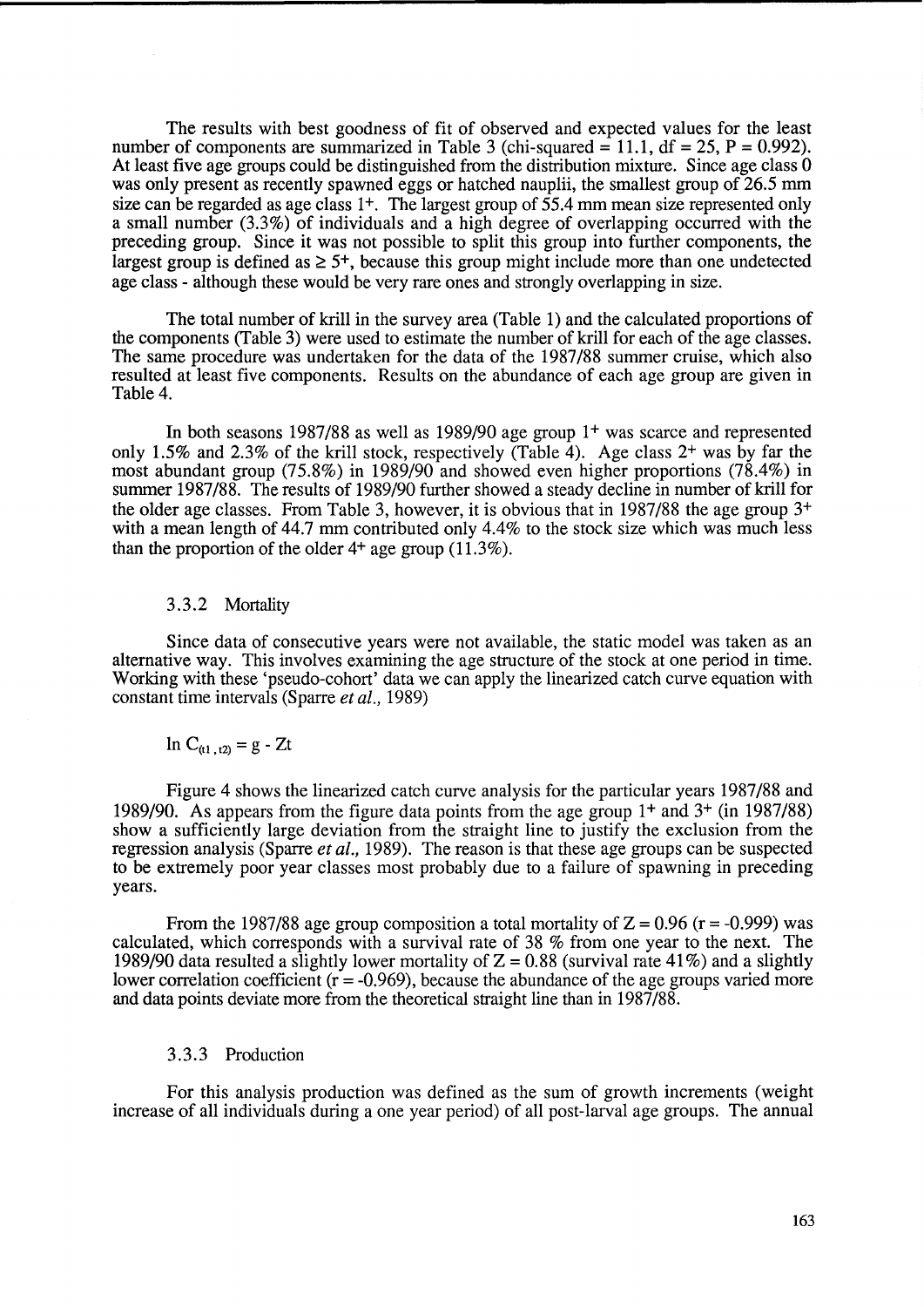production of a monocyclic species (the population is represented by one age group and the reproductive period is of limited duration) can be calculated by

$$
P = B_2 - B_1 + E
$$

when the eliminated (E) part of the population is added to the difference in biomass from the starting and the end of the cycle. Elimination is defined as the difference between original and final abundance multiplied by the arithmetic mean of the starting and final individual weight of the respective age group (Winberg, 1971):

$$
E = (N_1 - N_2) \cdot 0.5 \cdot (B_1/N_1 + B_2/N_2)
$$

The production of a species with a multi-year life-cycle can be obtained by summing up the results for single age groups.

In the present study the results of the age group composition analysis were introduced as parameters in the krill production estimation. Mean size of age classes and their proportion of total abundance are given in Table 3. Table 4 includes the number of individuals and the biomass for each age group. Data indicated by asterisks represent theoretical values derived from the linearized regression in Figure 4, to allow the calculation of the elimination. Elimination and production of biomass within a one year cycle are also given for each age group in Table 4.

Since age class 1+ was almost completely missing in 1987/88 and 1989/90 seasons, this group was not considered for the total production in either year. Furthermore, the 3+ age class elimination and production figures were only of theoretical interest in 1987/88, because this group was almost missing in this season. Absolute krill production was 2.522 x 106 tonnes for 1987/88 excluding 3+ age group, and the relative relationship between production and biomass can be calculated as  $P/B = 0.94$  or 1.1 if the theoretical values for age group 3<sup>+</sup> are considered. In 1989/90 a biomass of  $1.159 \times 10^6$  tonnes was estimated for the krill stock including age groups older than  $1^+$ . Krill production was calculated as 0.967 x 10<sup>6</sup> tonnes/year in the survey area, resulting an index of  $\overline{P/B} = 0.83$ .

# 4. DISCUSSION

The present net sampling surveys as well as the analysis were carried out in a standardized way, which allows a direct comparison of the results. Overall mean biomass in summer ranged from 6.1 g/m<sup>2</sup> in 1987/88 to less than 4.5 g/m<sup>2</sup> in 1989/90, but it was at its minimum in winter  $1986 (0.55 g/m<sup>2</sup>)$ . Seasonal variation between summer and winter exceeded a factor of 35 times, i.e. the winter stock was at a minimum level of 2.8% of the maximum observed summer stock. The interannual variability between the krill summer stock was less pronounced, the total number of krill varied by factor 1.6, which means the lowest summer value still reached 61% of the amount observed in a year of maximum abundance. Results from hydroacoustic surveys (summarized by Godlewska and Rakusa-Suszczewski, 1988) indicate differences within the same season (1984/85) of 1.78 to 37.58 tonnes/n miles2, which is a factor of at least 21 between spring and late summer. Maximum interannual difference obtained from standardized hydroacoustic surveys was 71.27 tonnes/n miles<sup>2</sup> (1983/84) and 7.95 tonnes/n miles2, which is a factor of 8.9 times.

In general it can be concluded that the seasonal fluctuation in abundance and biomass of the krill stock off the Antarctic Peninsula is several times higher than the interannual variability. The situation might be different in areas like South Georgia, where krill is living close to its northern distribution limits and large-scale ocean atmosphere processes may lead to a dramatic decline in the krill stock of this region from year to year (Bonner *et al.*,1978; Morris and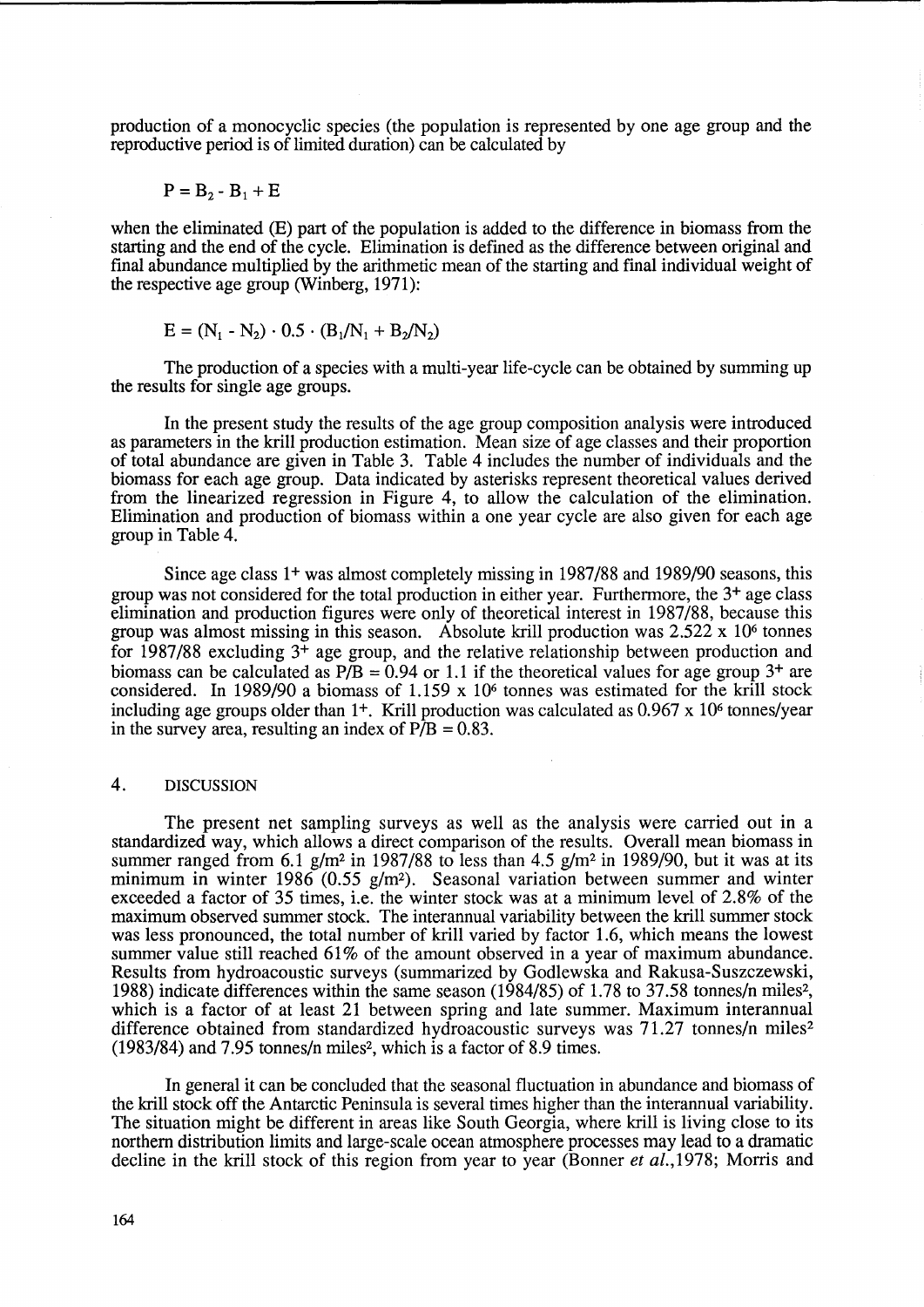Priddle, 1984; Heywood *et al.,* 1985; Priddle *et al.,* 1988). The extremely low krill abundance off South Georgia does not necessarily mean a decrease in total abundance in the Atlantic sector, because at the same time abundance may increase further south in the Scotia Sea.

The interannual variation in krill abundance might be explained by oceanographic circumstances besides at least one known biological factor. Recruitment shows a general alternation of good and bad year classes (Siegel, 1989). Data indicated that during the last years several year-classes had been poor or almost missing, e.g. year-class 1983/84 as well as 1986/87 and 1988/89 (present data). This led to variation in the total abundance and biomass of the kriU stock. Since mean length-per-age of gravid female indicate that krill becomes mature during  $3<sup>+</sup>$  age group and krill live at least as long as  $5<sup>+</sup>$  age group, several age groups contribute to the spawning success. Therefore a breakdown of the entire spawning stock like for the South Georgia region was never observed.

Information on post-larval krill mortality are rare in the published literature. Estimates obtained by different methods were summarized by Miller and Hampton (1989). In determining natural mortality of kriU a critical review of methods and assumptions is required.

Kawakami and Doi (1979) analysed krill mortality by applying Edmondson's method, which considers several parameters like duration of egg development, number of offspring, hatching rates, larval survival and length-at-age (see Miller and Hampton, 1989). For most parameters assumptions had to be made. The natural mortality rate of krill at one year after hatch was estimated as  $M = 5.5$ . Calculations based on length-at-age data with a two to three year life cycle will, however, strongly affect the results by increasing the mortality rate. Meanwhile studies on longevity suggest a longer life span of krill and 6 to 8 age groups seem to be more realistic, so that the value of Kawakami and Doi (1979) seems to be too high at least for the postlarval age groups (see below).

Brinton and Townsend (1984) tried to avoid the assumption of a constant mortality rate over several years and supported figures for single age groups. They derived estimates for the 1980/81 season of  $M = 2.31$  for 1 to 2 year old krill and  $M = 0.6$  for 2 to 3 year old animals. The problem arises that Brinton and Townsend (1984) based their calculations on a three year life span of krill. Their age group 1 (20 to 43 mm) included the two age groups 1+ and 2+. Age group 2+ was represented at that time by the poor 1978/79 year class (Witek *et al., 1980),*  which disappeared in the chosen log-transformed length frequency distribution given by these authors. Furthermore the spawning season 1980/81 was extremely successful (Rakusa-Suszczewski, 1984; Hempel, 1985) so that larval age group 0 was abundant above average. From this it has to be assumed the first mortality rate of  $M = 2.31$  is too high. Age group 3 (44 to 58 mm) of Brinton and Townsend (1984) also included more than one age group, which would lead to an overestimation of the abundance in this group and consequently underestimate the annual mortality rate.

Siegel (1986) estimated total mortality rates by regression analysis based on age composition data from various years (linearized catch curve method). Results varied from  $Z = M = 0.78$  to 1.17. One disadvantage was the fact that calculations were based on data from limited areas. Abundance data from the Bransfield Strait might be problematic, because the concept on spatial succession of krill stages/age groups (Siegel, 1988 and present data) showed that older stages are under-represented inside Bransfield Strait. Other data were available from one transect off Anvers Island which covered the distribution range from juvenile to adult krill and thus included all age groups, but abundance data from a single transect might be arbitrary and not representative for the composition of the whole stock along the Peninsula.

The present analysis circumvents the problem by considering weighted data from the entire survey area. Average mortality rates were obtained by deleting age groups which were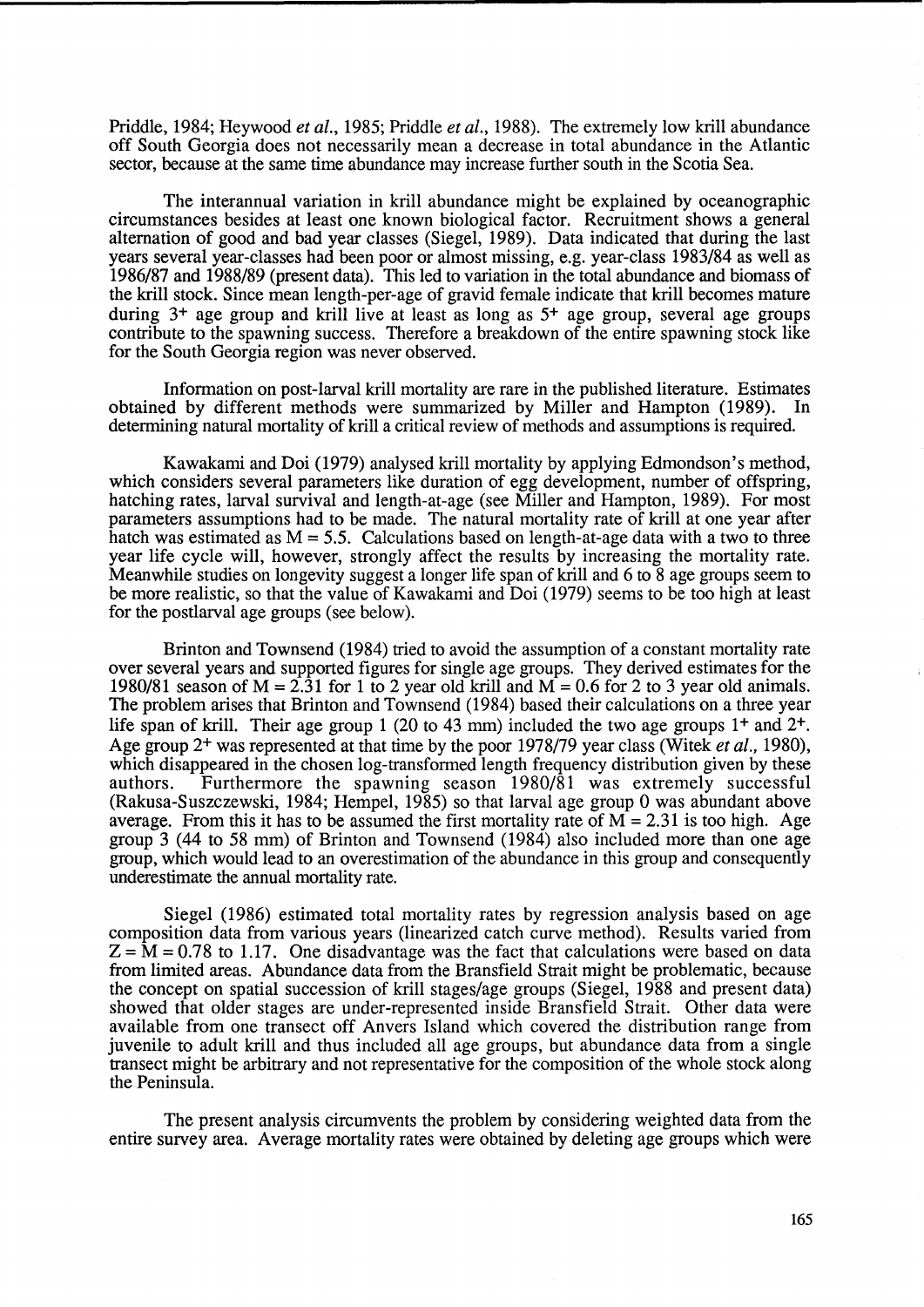known to be under-represented in the stock. Results varied between  $Z = 0.88$  and 0.96 for data from two different years.

Natural mortality and the growth constant  $K$  of the von Bertalanffy growth curve are closely related. Priddle *et al.* (1988) estimated the instantaneous rate of natural mortality from growth parameters obtained by Rosenberg *et al.* (1986) for a six to seven year life-span of krill. Under the assumption that  $M$  is about two times greater than  $K$ , the values would range from  $M = 0.8$  to 1.35. Siegel (1986) also calculated natural mortality rates from Bertalanffy growth curve parameters which was based on six age groups and resulted  $M = 0.94$  to 0.99. This method is of course highly dependent on the validity of the age determination. The conversion factor 2 for K to M used by Priddle *et al.* (1988) was taken from clupeoid fish. Beverton and Holt (1959) found values of the ratio M/K mainly ranging between 1.5 and 2.5. Siegel (1986) determined the growth parameter K for krill by different methods and his results ranged from  $K = 0.4018$  to 0.4728 which would result a factor of  $M/K = 1.86$  to 2.39. Therefore results obtained by this method have to be considered as rough estimates of the natural mortality rate.

Basson and Beddington (1989) estimated kriU mortality by different approaches. They considered the length specific aspect of mortality and transformed *Discovery* data to cumulative length frequency distribution and from this modelled curve they derived a relatively low average mortality rate of  $M = 0.5$ . This value is almost identical with the growth rate (K = 0.52) estimated from the same data. Basson and Beddington (1989) further tried to estimate krill mortality including length specific aspects of predation with the assumption that predators mainly feed on larger krill. They established a simple length dependent predation curve and estimated average mortality rates for simulated and observed length frequency data. Total mortality was  $Z = 0.65$  for the time before and  $Z = 0.45$  for the period after the reduction of the whale stock. The authors stated, however, that there was no indication of a continued trend for the decrease in krill mortality rate.

Naturally small specimens are exposed to a larger predation than larger ones, simply because small animals have more predators (Sparre *et al.,* 1989). Peters (1955), for example, supported data on length frequencies from whale stomachs and found high abundances of 20 to 30 mm juvenile krill. These size groups represented age class 1+ and indicate that these length classes are also heavily exploited by whales when they are most abundant in early summer. Furthermore, other carnivorous zooplankton seem to feed heavily on younger krill life stages (Hosie, 1988). In general the simple predation model is a valid alternative method, but the hypothetical curve of length-specific predation rates possibly needs further improvement, because data on kriU predation are still insufficient or even missing for many components of the related food web.

In principal longevity is more closely related to mortality than to  $\bf{K}$  and  $\bf{L}_{\infty}$  (Sparre *et al.,* 1989). Following Alagaraja (1984) the life span of a species is the age at which 99% of a cohort had died and it had been exposed to natural mortality only:

# $M_{1\%}$  = - ln (0.01)/Tm (Tm as longevity in years)

Recently published results on number of krill age groups range from six groups including larval  $\hat{0}$  group which means a life span of at least five years (Siegel, 1987) up to six to seven year life span (Rosenberg *et al.,* J986) or eight age groups and a maximum longevity of seven years (Ettershank, 1984 and 1985). Based on this maximum range krill mortality rate then would be expected as  $M = 0.92$  for a five year life span or  $M = 0.66$  for a seven year life span. This general approach once again demonstrates that some of the results mentioned above deviate considerably from the expected level.

Total production can be calculated from the standing stock over a given time and the growth rate of the species. In the season 1987/88 total abundance, biomass and production were higher than in 1989/90, although two age groups  $(1 +$  and  $3 +)$  were almost missing in this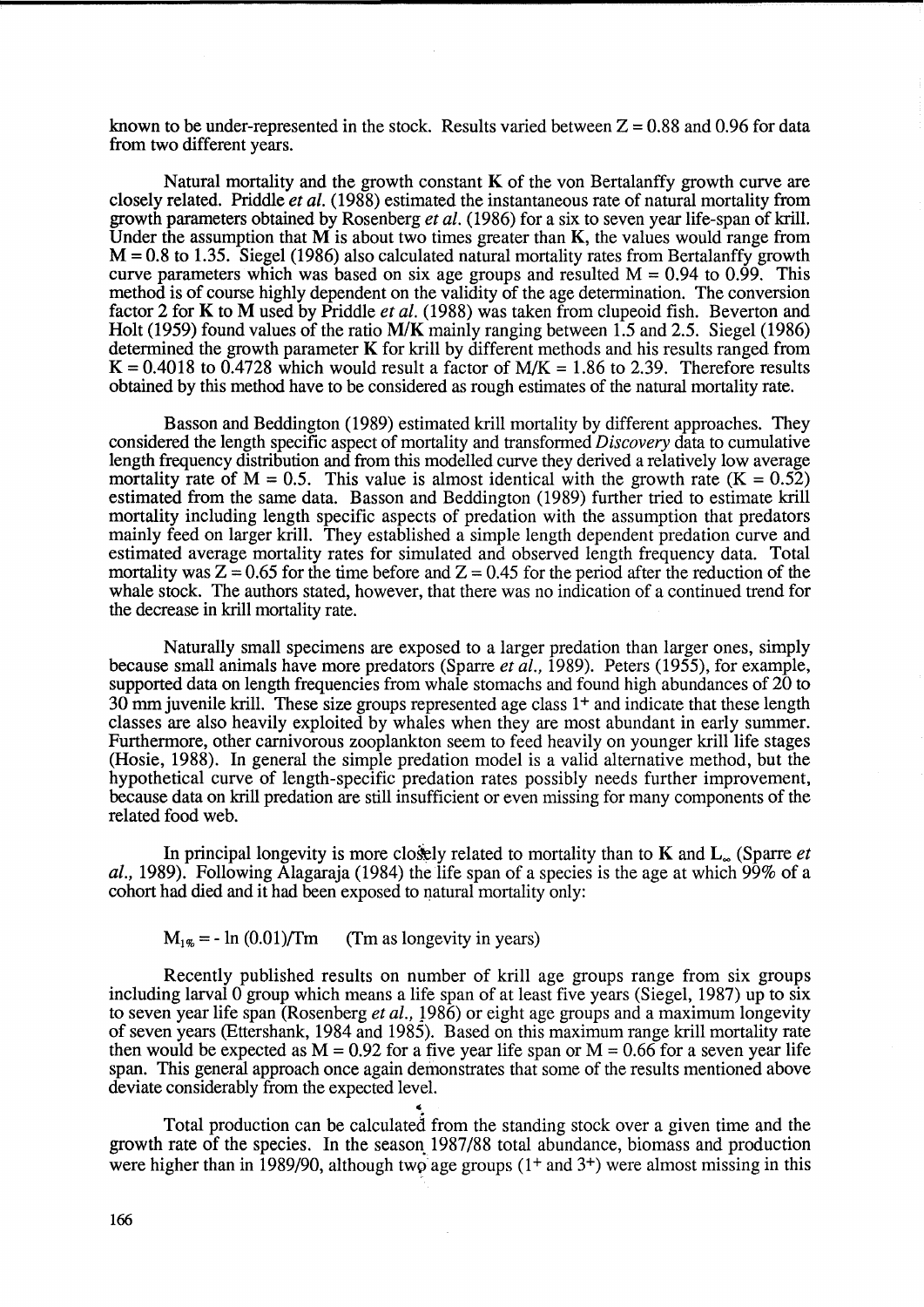season instead of only one  $(1^+)$  in 1989/90. The amount of krill listed in Table 4 support estimates of instantaneous biomass and abundance. Since the area off the Antarctic Peninsula is not static but highly dynamic, the potential or effective total biomass within one season will be higher than reflected by the present results.

Several basic parameters are available in the literature to come at least to a rough idea of the krill fluxes through the area. It is known that krilI occurrence is extremely low in the entire area during the whole winter season and that the increase in abundance and biomass is commencing not before late October, while the stock declines rapidly during March (Stepnik, 1982; Siegel, 1988). This gives a maximum time span of 150 days while krill is immigrating in considerable numbers to maintain the high level of the summer stock. The main currents run from the southwest to the northeast. Current speed measurements for the upper 400 m water column show a maximum range between 6.5 and 32 cm/sec (Stein, 1979; Wittstock and Zenk, 1983; Nowlin and Zenk, 1988). An average velocity of 20 cm/sec for the near-surface layer obtained from tracking the drift of FGGE buoys seems to be more realistic to follow the drift of krill, because this layer is more strongly influenced by wind than the deeper layers where current meter measurements had been carried out.

The survey area extended over approximately 650 nautical miles. Let us assume that krilI is continually drifting in from the southwest and transported with the mean current speed and no retention occurs by meanders or eddies. Under these circumstances a minimum time interval of 70 days is necessary for a complete exchange of the water masses and the krill standing stock along the Peninsula. This means that during an entire summer season the krill stock could be exchanged about two times at a maximum. The instantaneous biomass was estimated as  $1.65 \times 10^6$  tonnes (for all age groups) in 1987/88 and  $1.16 \times 10^6$  tonnes in 1989/90. The biomass including the krill production would amount to 2.52 x 106 tonnes and 2.13 x 106 tonnes, respectively. Considering an exchange rate of 2.0 a maximum effective total stock size of  $5.0 \times 10^6$  and  $4.3 \times 10^6$  tonnes, respectively, would have passed the survey area during the seasons under consideration. Taking into account the meandering of the current system and the occurrence of eddies with accumulating and retention of krill this is included in the estimation of the instantaneous biomass - then the exchange rate is obviously too high and the potential or effective total biomass and production represent the extreme upper limit of the krill stock passing the survey area within one season.

Several attempts had been made to estimate the ratio of production to biomass *(PIB)* and were discussed by Miller and Hampton (1989). AlIen (1971) was the first to calculate a ratio of *PIB* = 1.8 to 2.3 and stated the lower end of the range being more likely. Yamanaka (1983) estimated a ratio of *PIB* = 1.19, which was at least partly based on the assumptions made by Kawakami and Doi (1979) for the calculation of the natural mortality rate as described above. Miller *et al.* (1985) obtained different values ranging from *PIB* = 1.19 to 2.77. Siegel (1986) calculated production from age group composition analysis and found smaller *PIB* ratios ranging from 0.8 to 1.1. Almost identical results  $(P/B = 0.83$  to 0.94) were obtained in the present study applying the same method for different and more comprehensive survey data sets. A more theoretical value of 1.1 was derived from the same analysis by substituting some data of strongly under-represented age groups with expected abundances.

The *PIB* estimations of AlIen (1971) were carried out for various growth and mortality models and showed that longevity and mortality rates as well as growth rates are fundamentally important to obtain reasonable estimates of the *PIB* ratio.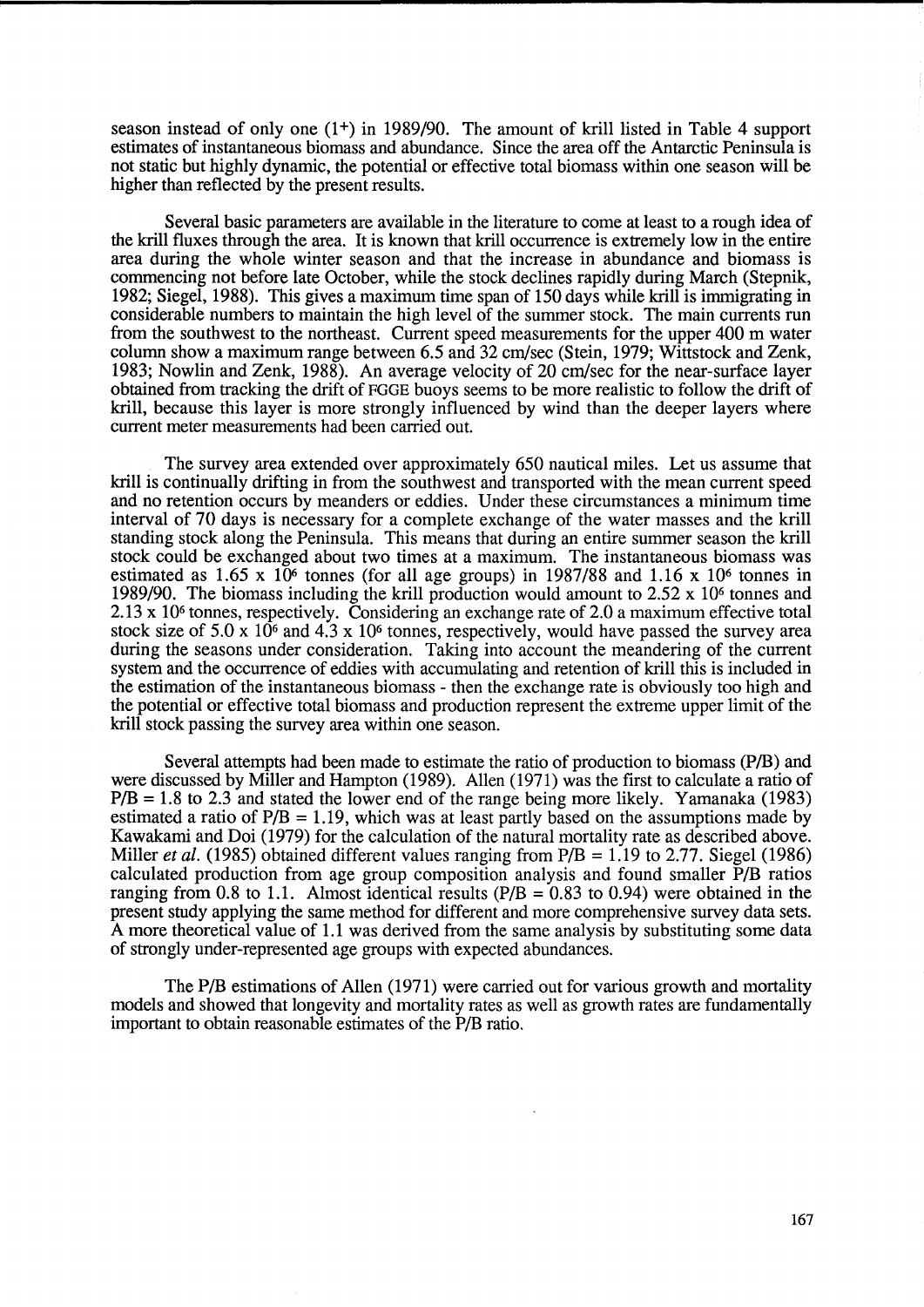#### REFERENCES

- ALAGARAJA, K. 1984. Simple methods for estimation of parameters for assessing exploited fish stocks. *Indian J. Fish. 31:* 177-208.
- ALLEN, K.R. 1971. Relation between production and biomass. !. *Fish. Res. Bd. Canada 28:*  1573-1581.
- BASSON, M. and J.R. BEDDINGTON. 1989. Preliminary analysis of growth and mortality rates of Antarctic krill *(Euphausia superba)* from length frequency samples. In: HEYWOOD, R.B. (Ed.). *University Research in Antarctica, Antarctic Special Topic:* 51-55.
- BEVERTON, R.J.H. and S.J. HOLT. 1959. A review of the lifespans and mortality rates of fish in nature, and their relation to growth and other physiological characteristics. In: WOLSTENHOLME, G.E.W. and M. O'CONNOR (Eds.). *The Lijespan of Animals,* Vol. 5: 142-180.
- BONNER, W.N., I. EVERSON, P.A. PRINCE. 1978. A shortage of krill, *Euphausia superba,* around South Georgia. *ICES Bioi. Oceanogr. Cttee. C.M.* 1978 *L24: 1-3.*
- BRINTON, E. and A.W. TOWNSEND. 1984. Regional relationships between development and growth in larvae of Antarctic krill, *Euphausia superba*, from field samples. J. Crust. *Biol. 4* (Spec. 1): 224-246.
- DIMMLER, W. and T.H. KLINDT. 1990. A new electronic system for the rectangular midwater trawl (RMT). *Mar. Bioi.* 107: 345-348.
- ETTERSHANK, G. 1984. A new approach to the assessment of longevity in Antarctic krill *Euphausia superba.* !. *Crust. Bioi.* 4 (Spec. 1): 295-305.
- ETTERSHANK, G. 1985. Population age structure in males and juveniles of the Antarctic krill, *Euphausia superba* Dana. *Polar Bioi.* 4: 199-201.
- EVERSON, I. 1977. The Southern Ocean. The living resources of the Southern Ocean. FAO GLOISOI7711: 1-156.
- GODLEWSKA, M. and S. RAKUSA-SUSZCZEWSKI. 1988. Variability of krill, *Euphausia superba,* Dana 1852 (Crustacea, Euphausiacea), distribution and biomass in the Western Antarctic (Bransfield Strait, Drake Passage, Elephant Island) during 1976-1987. *Inv. Pesq.52:* 575-586.
- HEMPEL, I. 1985. Variation in geographical distribution of larvae of Antarctic krill, *Euphausia superba,* in the Southern Atlantic Ocean. In: SIEGFRIED, W.R., P.R. CONDY and R.M. LAWS (Eds). *Antarctic Nutrient Cycles and Food Webs.* Berlin, Heidelberg, New York: Springer. pp 304-307.
- HEYWOOD, R.B., I. EVERSON and J. PRIDDLE. 1985. The absence of krill from the South Georgia zone, winter 1983. *Deep-Sea Res.* 32: 369-378.
- HOSIE, G. 1988. In: Workshop on Antarctic Phytoplankton/Zooplankton Relationships (II). BIOMASS *Rep. Ser.* 56: 1-13.
- HOSIE, G.w., T. IKEDA, and M. STOLP. 1988. Distribution, abundance and population structure of the Antarctic krill *(Euphausia superba* Dana) in the Prydz Bay region, Antarctica. *Polar Bioi.* 8: 213-224.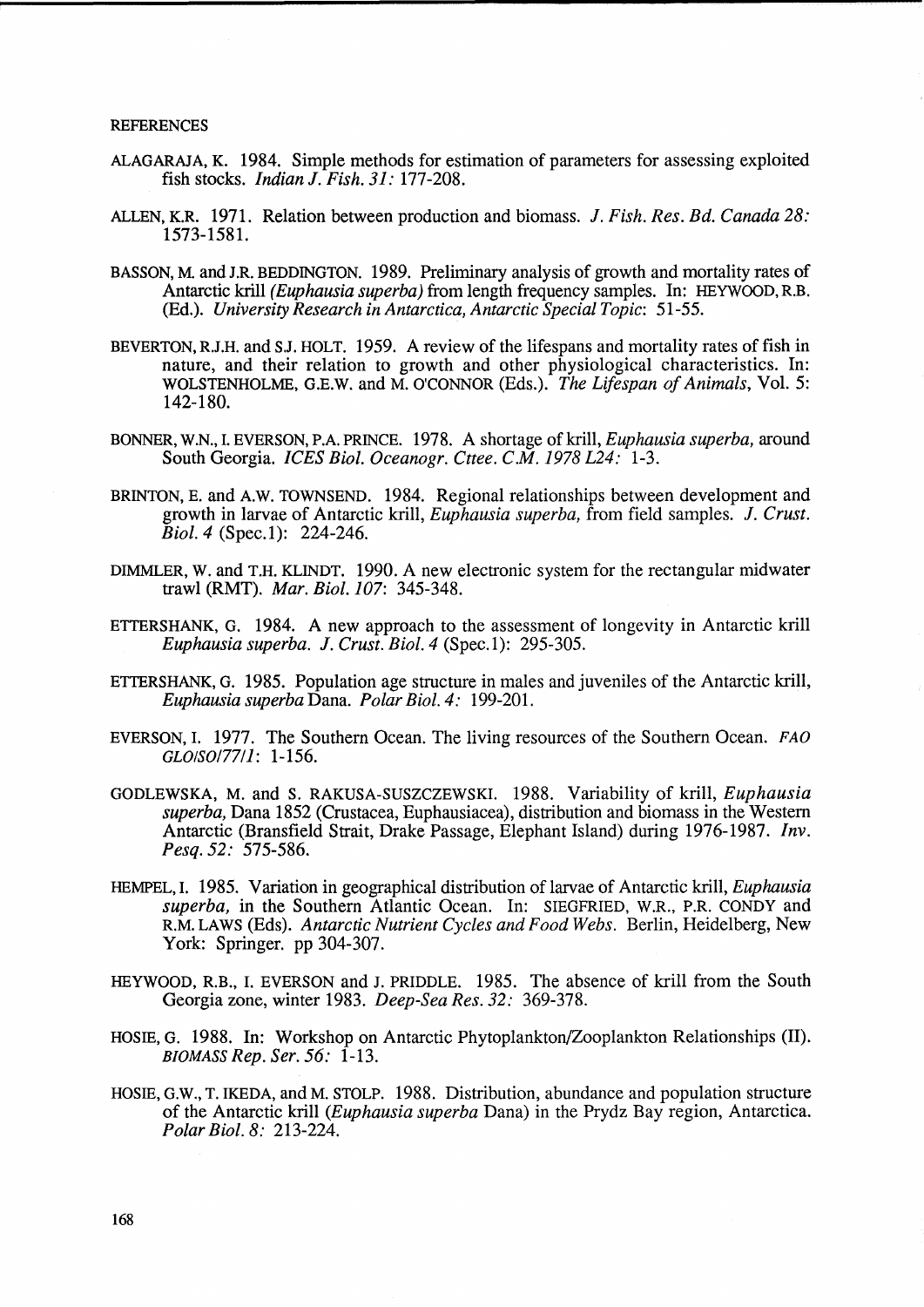- KAWAKAMI, T. and T. DOl. 1979. Natural mortality of kriU and density in swarms. In: DOl, T. (Ed.). *Comprehensive report on the population of krill, Euphausia superba, in the Antarctic.* Tokai Regional Fisheries Research Laboratory. pp 19-21.
- MACDONALD, P.D.M. and T.I. PITCHER. 1979. Age-groups from size-frequency data: A versatile and efficient method of analysing distribution mixtures. J. *Fish. Res. Bd. Canada* 36: 987-1001.
- MILLER, D.G.M. and I. HAMPTON,. 1989. Biology and Ecology of the Antarctic kriU *(Euphausia superba* Dana): A review. *BIOMASS Scient. Ser.* 9: 1-166.
- MILLER, D.G.M., I. HAMPTON, J. HENRY, R.W. ABRAMS and J. COOPER. 1985. The relationship between krill food requirements and phytoplankton production in a sector of the southern Indian Ocean. In: SIEGFRIED, W.R., P.R. CONDY and R.M. LAWS (Eds.): *Antarctic Nutrient Cycles and Food Webs.* Berlin, Heidelberg, New York: Springer. pp 362-371.
- MORRIS, DJ. and J. PRIDDLE. 1984. Observations on the feeding and moulting of the Antarctic krill, *Euphausia superba* Dana, in winter. *Br. Antarct. Surv. Bull.* 65: 57-63.
- NOWLIN, W.D. and W. ZENK. 1988. Westward bottom currents along the margin of the South Shetland Island Arc. *Deep-Sea Res.* 35: 269-301.
- PETERS, H. 1955. Uber das Vorkommen des Walkrebschens *Euphausia superba* Dana und seine Bedeutung fur die Ernahrung der sudlichen Bartenwale. *Arch. Fisch Wiss. 6:*  288-304.
- POMMERANZ, T., C. HERRMANN and A. KUHN. 1982. Mouth angles of the Rectangular Midwater Trawl RMT 1 +8 during paying out and hauling. *Meeresforsch.29:* 267-274, 1982.
- PRIDDLE, J., J.P. CROXALL, I. EVERSON, R.B. HEYWOOD, E.J. MURPHY, P.A. PRINCE and C.B. SEAR. 1988. Large-scale fluctuations in distribution and abundance of krill - A discussion of possible causes. In: SAHRHAGE, D. (Ed.). *Antarctic Ocean and Resources Variability.* Berlin: Springer-Verlag. pp 169-182.
- S. RAKUSA-SUSZCZEWSKI. 1984. Krilllarvae in the Atlantic sector of the Southern Ocean during FIBEX, 1981. *Polar Bioi.* 3: 141-147.
- ROE, H.S.J. and D.M. SHALE. 1979. A new multiple Rectangular Midwater Trawl (RMT 1+8) and some modifications to the Institute of Oceanographic Science's RMT 1+8. *Mar*. *Bioi.* 50: 283-288.
- ROSENBERG, A.A., J.R. BEDDINGTON and M. BASSON. 1986. Growth and longevity of krill during the first decade of pelagic whaling. *Nature 324*: 152154.
- SAVILLE, A. 1977. Survey methods of appraising fishery resources. *FAO Fish. Tech. Pap.*  171: 1-76.
- SIEGEL, V. 1986. Untersuchungen zur Biologie des antarktischen Krill, *Euphausia superba,* im Bereich der Bransfield StraBe und angrenzender Gebiete. *Mitt. Inst. Seefisch., Hamburg* 38: 1-244.
- SIEGEL, V. 1987. Age and growth of Antarctic Euphausiacea (Crustacea) under natural conditions. *Mar. Bioi.* 96: 483-495.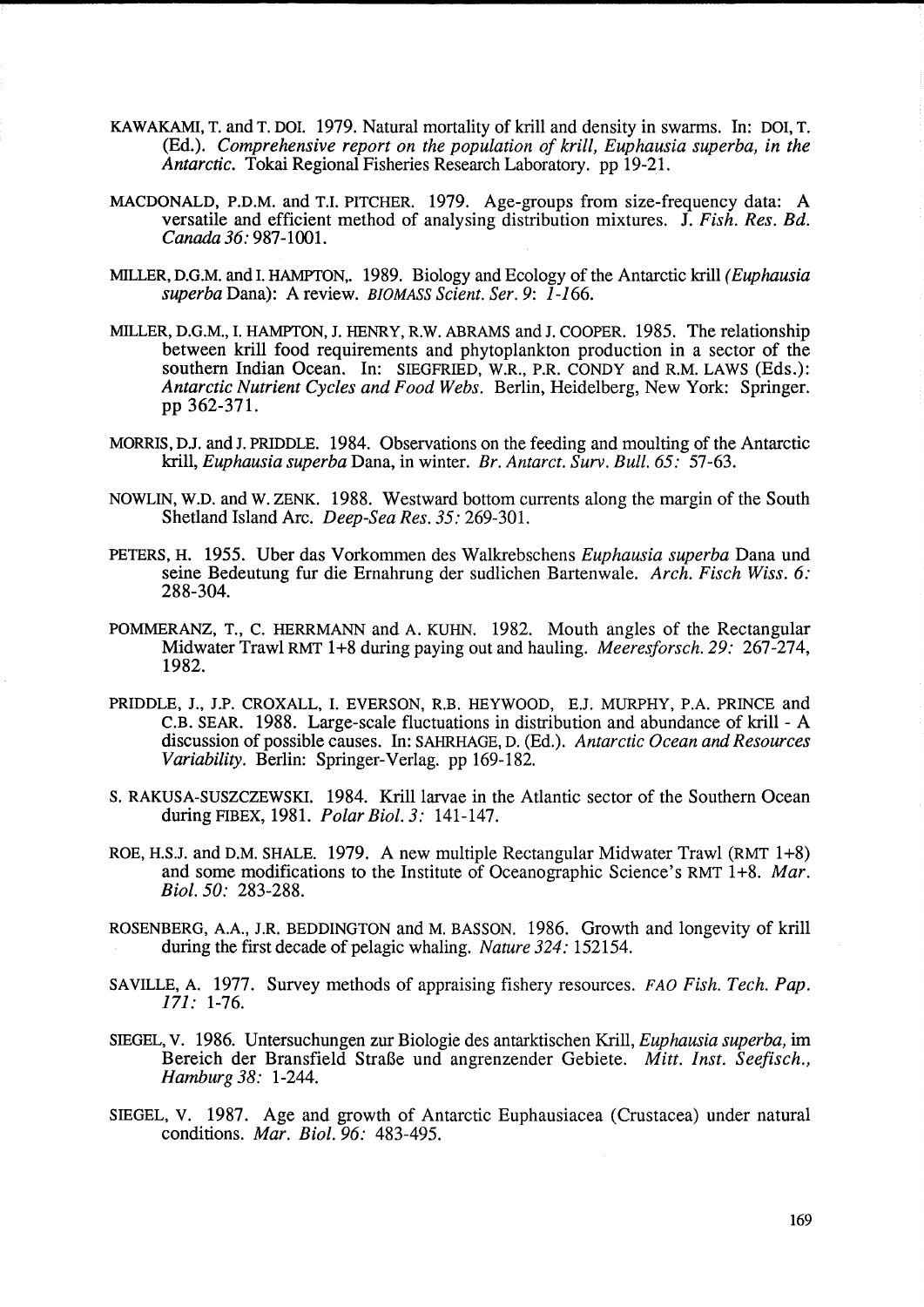- SIEGEL, V. 1988. A concept of seasonal variation of krill ( *Euphausia superba)* distribution and abundance west of the Antarctic Peninsula. In: SAHRHAGE, D. (Bd.). *Antarctic Ocean and Resources Variability.* Berlin: Springer-Verlag. pp 219-230.
- SIEGEL, V. 1989. Winter and spring distribution and status of the krill stock in Antarctic Peninsula waters. *Arch. Fisch Wiss.* 39 (Beih.l): 4572.
- SPARRE, P., E. URSIN, and S.C. VENEMA. 1989. Introduction to tropical fish stock assessment. FAO *Fisheries Tech. Paper 306:* 1-317.
- STEIN, M. 1979. Stratification and currents off Elephant Island in early February 1976. *Meeresforsch.27:* 75-87.
- STEPNIK, J.C. 1982. All-year populational studies of Euphausiacea (Crustacea) in the Admiralty Bay (King George Island, South Shetland Islands, Antarctic). *Pol. Polar Res.* 3: 49-68.
- WATKINS, J.L., D.J. MORRIS and C. RICKETTS. 1985. Nocturnal changes in the mean length of a euphausiid population: vertical migration, net avoidance, or experimental error? *Mar. Biol.86:* 123-127.
- WINBERG, G.G. 1971. *Methods for the Estimation of Production of Aquatic Animals.* London: Academic Press. pp 175.
- WITEK, z., A. KORONKIEWICZ and GJ. SOSZKA. 1980. Certain aspects of the early life history ofkrill, *Euphausia superba* Dana (Crustacea). *Pol. Polar Res.* 1 : 97-115.
- WITTSTOCK, R.R. and W. ZENK. 1983. Some current observations and surface T/S distribution from the Scotia Sea and Bransfield Strait during early austral summer 1980/81. *Meteor Forsch.-Ergeb. Reihe AIB* 24: 77-86.
- YAMANAKA, I. 1983. Interaction among krill, whales and other animals in the Antarctic ecosystem. *Nem. Natl Inst. Polar Res.* 27: 220-232.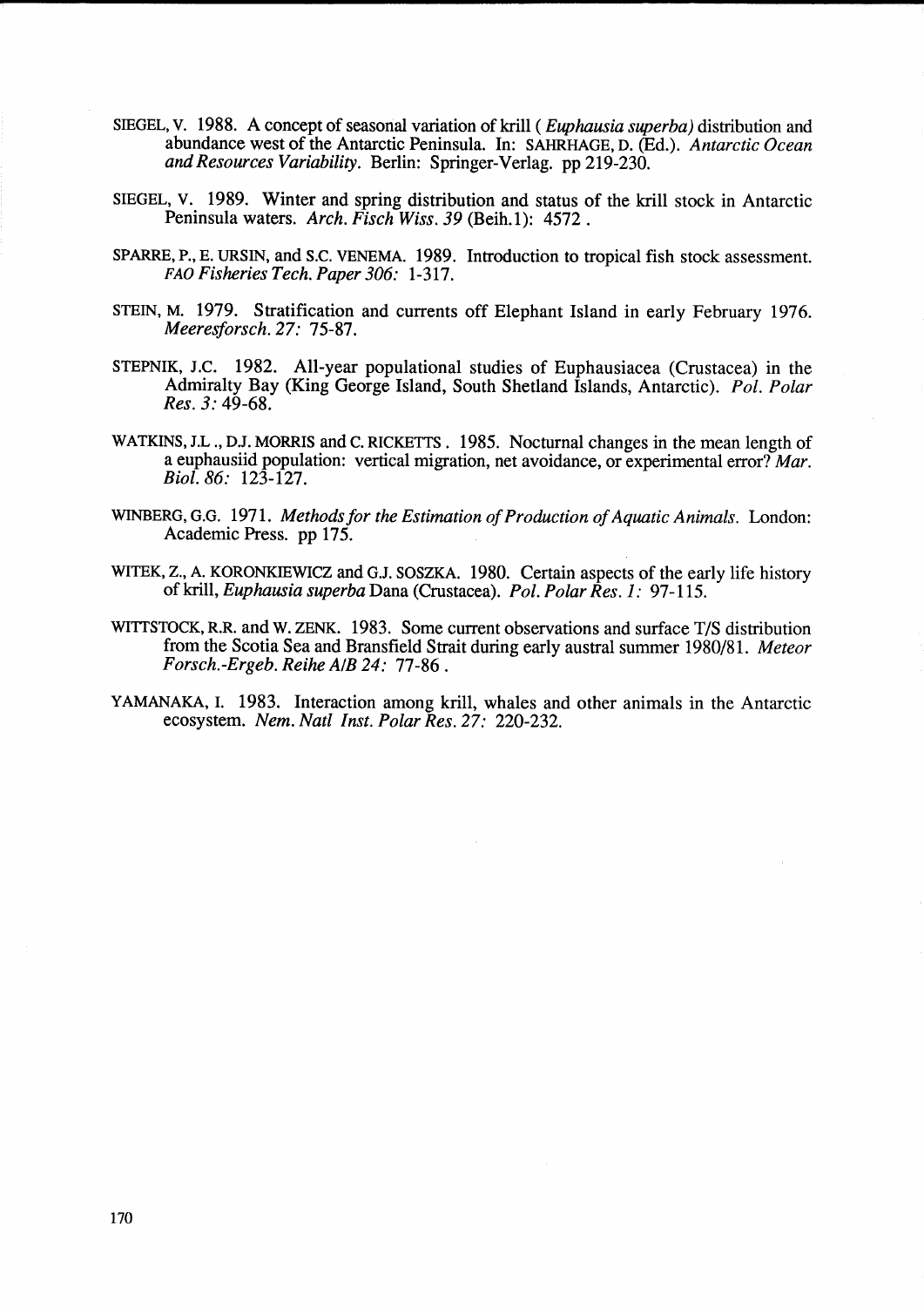| Year/Cluster | Str. Mean<br>$(n \times 1000 \text{ m}^{-3})$ | Approx. Cluster Size<br>$(n \text{ miles}^2)$ | Absoulte Abundance<br>$(n \times 10^9)$ |
|--------------|-----------------------------------------------|-----------------------------------------------|-----------------------------------------|
| 85/1         | 225.30                                        | 1 300                                         | 205                                     |
| 85/2         | 165.59                                        | 30 000                                        | 3 4 5 0                                 |
| 85/3         | 6.25                                          | 31 000                                        | 141                                     |
| 86/1         | 9.51                                          | 7800                                          | 51                                      |
| 86/2         | 5.55                                          | 19 400                                        | 74                                      |
| 87/1         | 93.71                                         | 2 100                                         | 140                                     |
| 87/2         | 118.99                                        | 30 000                                        | 2 5 5 3                                 |
| 87/3         | 49.76                                         | 49 000                                        | 1735                                    |
| 90/1         | 217.13                                        | 6 9 0 0                                       | 1 0 2 1                                 |
| 90/2         | 77.46                                         | 9 9 0 0                                       | 527                                     |
| 90/3         | 36.51                                         | 40 000                                        | 1 0 2 8                                 |
| 90/4         | 9.84                                          | 20 000                                        | 140                                     |

Table 1: Stratified mean and total abundance of krill for different years and site clusters (cluster numbers of earlier years refer to results given by Siegel (1987 and 1989)).

Table 2: Statistical table of krill biomass calculations for different surveys in the region of the Antarctic Peninsula (the stratified mean is calculated for the area of krill occurrence).

|                                                                                                                                                                                                                                             | February                            | March                                               | May/June                                           | Nov/Dec                                             | Dec/Jan                                              |
|---------------------------------------------------------------------------------------------------------------------------------------------------------------------------------------------------------------------------------------------|-------------------------------------|-----------------------------------------------------|----------------------------------------------------|-----------------------------------------------------|------------------------------------------------------|
|                                                                                                                                                                                                                                             | 1982                                | 1985                                                | 1986                                               | 1987                                                | 1989/90                                              |
| <b>Number of Stations</b><br>Strat. Mean (g/m <sup>2</sup> )<br>90% Confidence Limits (%)<br>Tonnes/n miles <sup>2</sup><br>Size of Survey Area (n miles <sup>2</sup> )<br>Size of Krill Area (%)<br>Total Biomass (10 <sup>6</sup> tonnes) | 21<br>4.90<br>±79<br>16.8<br>14 300 | 59<br>4.23<br>±102<br>14.5<br>97 200<br>64<br>0.905 | 59<br>0.55<br>± 85<br>1.9<br>78 940<br>35<br>0.053 | 74<br>6.13<br>±108<br>21.0<br>88 230<br>89<br>1.651 | 69<br>4.50<br>± 60<br>15.43<br>93 800<br>80<br>1.160 |

Table 3: Results of distribution mixture analysis for age group composition of the krill stock during summer 1987/88 and 1989/90.

|              |      |       | Age Groups<br>$3^+$ |       |      |
|--------------|------|-------|---------------------|-------|------|
|              | $1+$ | $2+$  |                     | $4+$  | $5+$ |
| 1987/88      |      |       |                     |       |      |
| Proportion % | 1.5  | 78.4  | 4.4                 | 11.3  | 4.3  |
| Mean Length  | 15.4 | 29.6  | 44.7                | 51.6  | 55.3 |
| $\sigma$     | 1.4  | 3.7   | 2.5                 | 2.6   | 1.1  |
| 1989/90      |      |       |                     |       |      |
| Proportion % | 2.34 | 51.20 | 27.97               | 15.18 | 3.31 |
| Mean Length  | 26.5 | 35.9  | 44.3                | 50.8  | 55.4 |
| σ            | 1.3  | 3.3   | 2.7                 | 2.8   | 1.9  |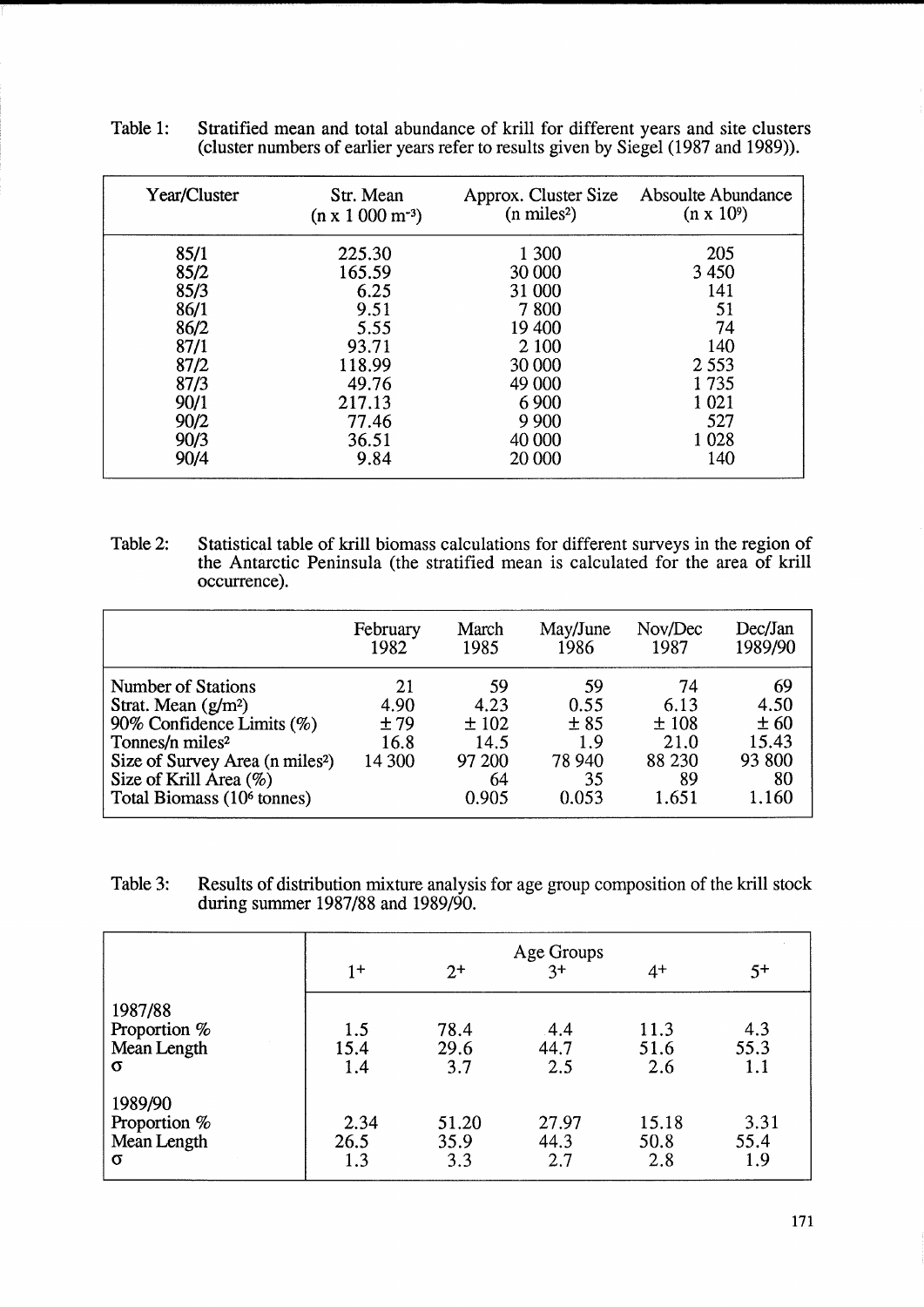|                                                                                          |                                             | Season                                    |                          |                                           |            |
|------------------------------------------------------------------------------------------|---------------------------------------------|-------------------------------------------|--------------------------|-------------------------------------------|------------|
|                                                                                          |                                             | 1987/88                                   |                          | 1989/90                                   |            |
| ln N                                                                                     | $1+$<br>$2^+$<br>$3+$<br>$4+$<br>$\geq 5+$  | 24.92<br>28.87<br>23.42<br>26.94<br>25.97 | $(29.84)*$<br>$(27.92)*$ | 24.88<br>27.96<br>27.36<br>26.75<br>25.22 | $(29.02)*$ |
| $N \times 10^9$                                                                          | $1+$<br>$2+$<br>$3+$<br>$4+$<br>$\geq 5^+$  | 66.4<br>3472.1<br>194.9<br>500.5<br>190.4 | $(9\ 106)*$<br>$(1362)*$ | 63.7<br>1391.8<br>760.4<br>412.6<br>90.1  | $(4011)*$  |
| $W(103$ tonnes)                                                                          | $1+$<br>$2^+$<br>$3+$<br>$4+$<br>$\geq 5^+$ | 1.4<br>543<br>109<br>439<br>209           | (192)<br>(764)           | 5.3<br>339<br>384<br>336<br>100           | (335)      |
| E(10 <sup>3</sup> tonnes/year)                                                           | $2+$<br>$3+$<br>$4+$<br>$\geq 5^+$          | 500<br>(757)<br>619<br>306                |                          | 429<br>236<br>229<br>308                  |            |
| P(10 <sup>3</sup> tonnes/year)                                                           | $2+$<br>$3+$<br>$4+$<br>$\geq 5^+$          | 851<br>(978)<br>293<br>77                 |                          | 434<br>281<br>181<br>71                   |            |
| $B = \Sigma W_{(2-5)}$<br>(10 <sup>3</sup> tonnes)<br><i>(instantaneous)</i><br>biomass) |                                             | 1300                                      | (1956)                   | 1159                                      |            |
| $\Sigma P_{(2-5)}$ (10 <sup>3</sup> tonnes)                                              |                                             | 1221                                      | (2199)                   | 967                                       |            |
| $P+B_{(1-5)}$ (10 <sup>3</sup> tonnes)                                                   |                                             | 2522                                      |                          | 2131                                      |            |
| P/B                                                                                      |                                             |                                           | $0.94$ $(1.1)$           | 0.83                                      |            |

Table 4: Estimated total abundance of krill age groups, biomass and production from 1987/88 and 1989/90 survey data (\* indicate theoretical values obtained from regression analysis in Figure 11.

 $\bar{z}$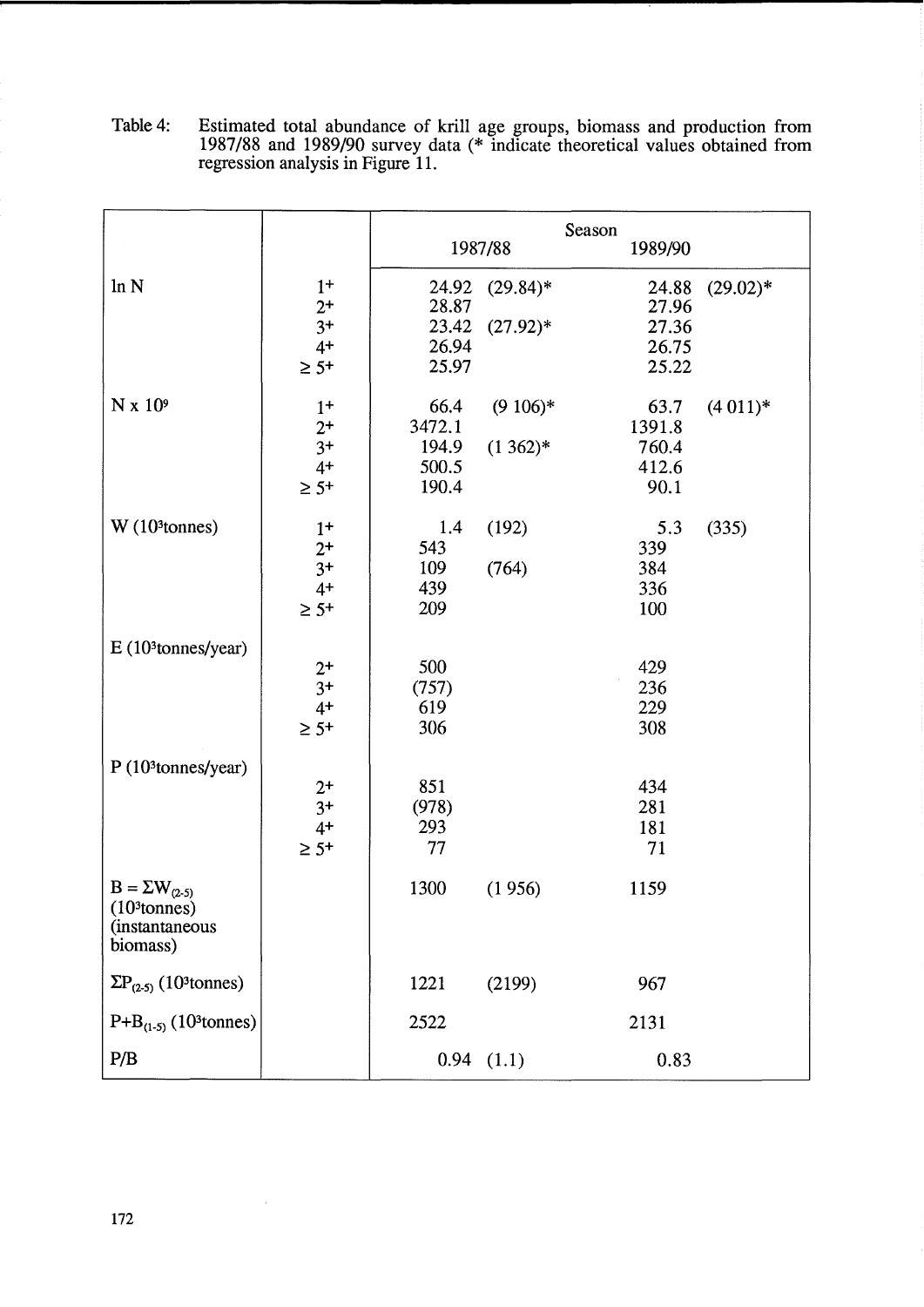

Figure 1: Station grid for RMT net sampling survey during *Meteor* cruise ME11/4, 26 December 1989 to 13 January 1990.



Figure 2: Composite krill length frequency distribution for the survey area in 1989/90 season and fitted line from distribution mixture analysis (see text).

173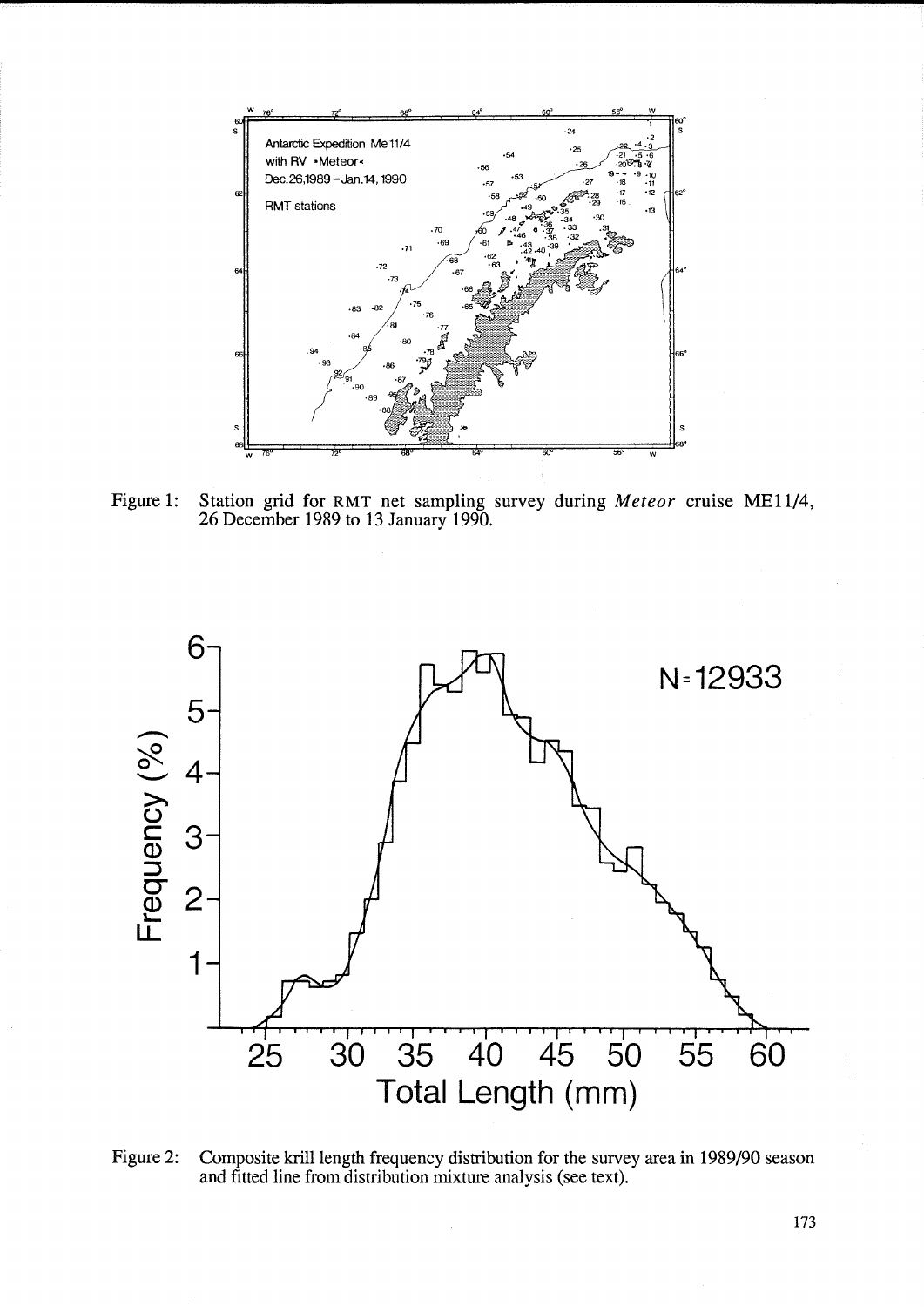

Figure 3: Absolute krill abundance in the Antarctic Peninsula survey area for different years.



Figure 4: Estimation of kriU mortality rate by linearized catch curve analysis for 1987/88 and 1989/90 survey data (data points indicated by arrows were excluded from regression analysis, see text).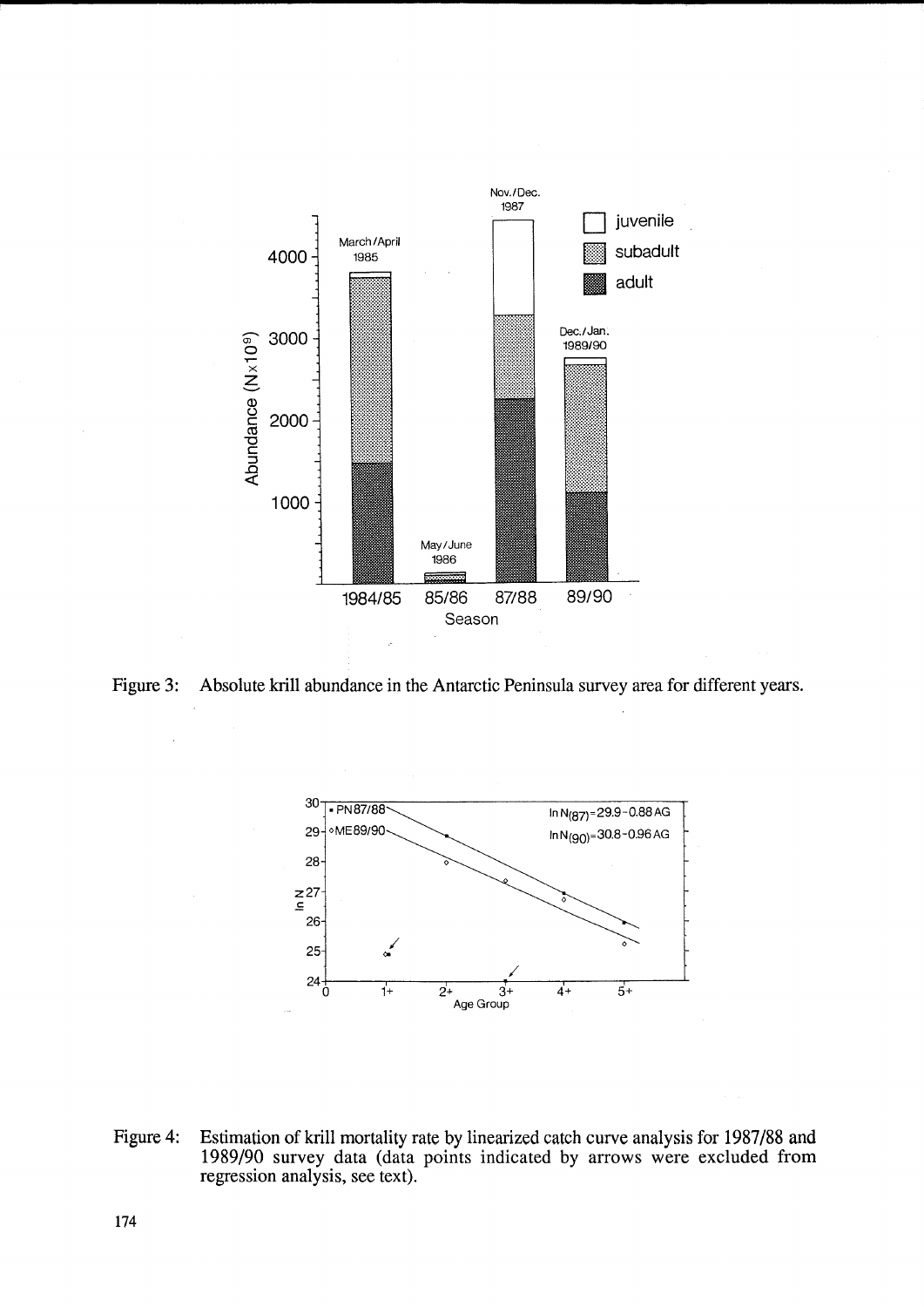### Liste des tableaux

- Tableau 1: Abondance moyenne et totale stratifiee de kriU pour plusieurs annees et groupes de sites (le numero des regroupements des annees anterieures correspond aux résultats rapportés par Siegel (1987 et 1989)).
- Tableau 2: Tableau statistique des calculs de biomasse de krill pour diverses campagnes dans la region de la peninsule antarctique (la moyenne stratifiee est calculee pour la région dans laquelle le krill est présent).
- Tableau 3: Resultats de l'analyse de melange de distribution pour la composition des groupes d'age du stock de krill pendant les etes 1987/88 et 1989/90.
- Tableau 4: Estimation de l'abondance totale des groupes d'age, de la biomasse et de la production du krill, d'apres les donnees de campagne 1987/88 et 1989/90 (\* indique les valeurs theoriques obtenues par l'analyse de regression de la figure  $\bar{4}$ ).

## Liste des figures

- Figure 1: Grille des stations pour l'évaluation par échantillonnage au filet RMT pendant la campagne MEl1/4 du *Meteor,* du 26 decembre 1989 au 13 janvier 1990.
- Figure 2: Distribution composite de frequences de longueurs de krill pour la zone etudiee pendant la saison 1989/90 et ligne ajustee a partir de l'analyse de melange de distribution (voir texte).
- Figure 3: Abondance absolue du krill dans l'aire de la campagne d'evaluation de la peninsule antarctique pour plusieurs annees.
- Figure 4: Estimation du taux de mortalite du kriU par l'analyse de la courbe de capture linéarisée à partir des données d'évaluation de 1987/88 et 1989/90 (les points de données fléchés sont exclus de l'analyse de régression, voir texte).

### Список таблиц

- Tаблица 1: Стратифицированная общая и средняя численность криля для разных лет и кластерных группировок (величины группировок в предыдущие годы даны по работам Зигеля(1987 и 1989)).
- Таблица 2: PaCqeTbl 6HoMaccbl KPHJIg aJIg pa3HblX CbeMOK B patioHe Антарктического полуострова (стратифицированная средняя подсчитана для зон местонахождения криля).
- Таблица 3: Результаты анализа смешанного распределения состава возрастных групп запаса криля в течение лета 1987/88 и  $1989/90r$ .
- Таблица 4: Оценки общей численности возрастных групп, биомассы и продуктивности криля, полученные по данным съемок за 1987/88 г. и 1989/90 г. (\* указывает на теоретические величины, полученные по анализу регрессии приведены на Рис. 4).